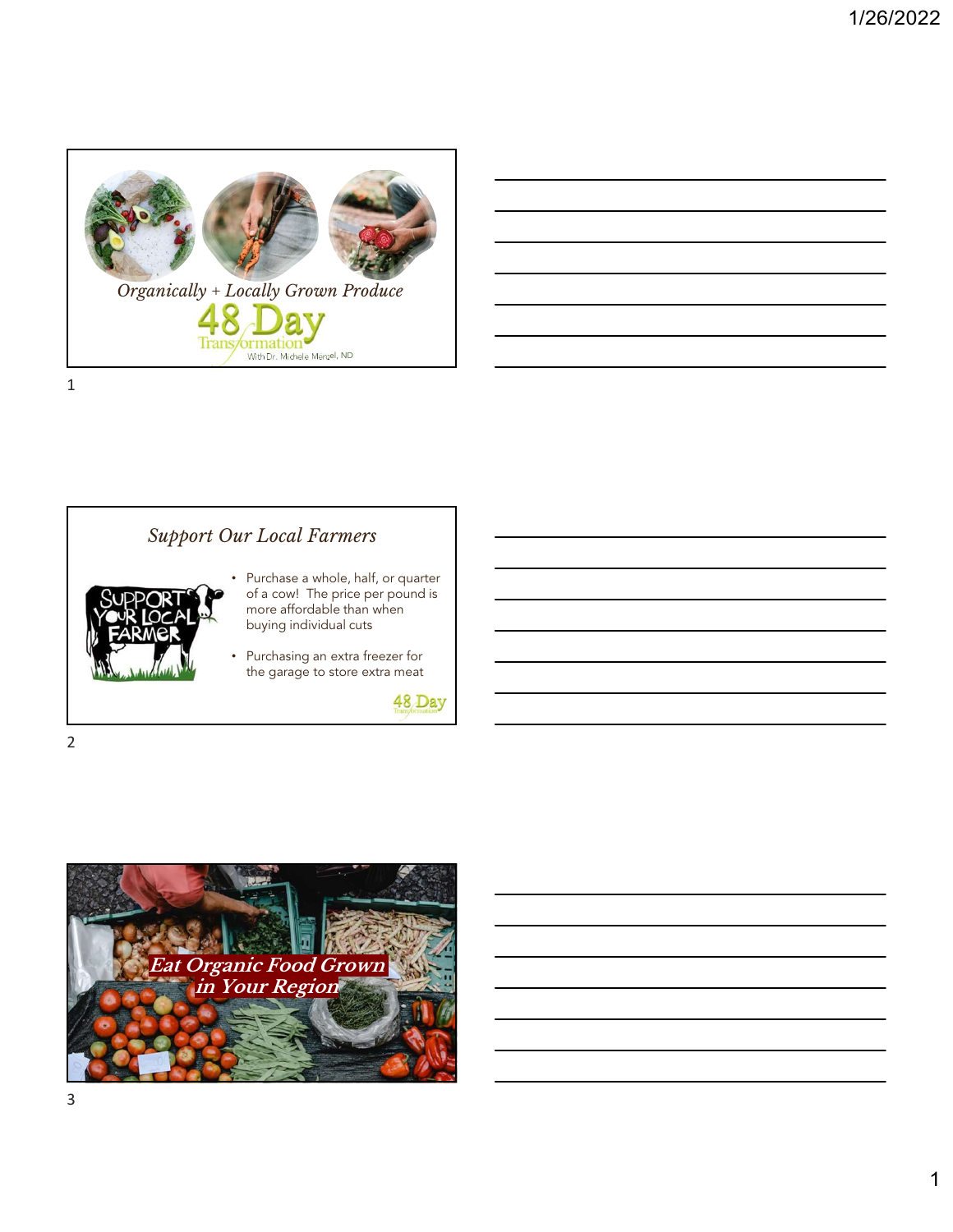

### The freshest organic food is grown closest to you!!!

The benefits of selecting pure, whole food outweigh the<br>adjustments it might take. The extra time is miniral compared to<br>the devastating effects on your health from eating convenience<br>food. Buying local will help individua

- By purchasing in-season local foods, you also eliminate the environmental damage caused by long distance
- shipping<br>• Your food dollar goes directly to the farmers supporting
- Your food collar goes directly to the farmers supporting<br>
You and your family will enjoy the health benefits of<br>
eating fresh, unprocessed fruits and vegetables<br>
Buying seasonal produce provides an exciting<br>
opportunity to

48 Day

4

#### How to Source Organic, Local, Pure and Whole Foods

1. Find a local Weston A. Price Foundation chapter leader 2. Find local, raw milk. 3. Find local meat. Eatwild.com 4. Plant your own garden 5. Shop local farmers' markets. 6. Join a community-supported agriculture (CSA) program 11. Buy fair trade. 12. Research your restaurants. 13. Buy in bulk. 7. Visit pick-your-own farms.

8. Join a local food co-op. 9. Shop local grocery and health-food stores when markets and farms are not an option. 10. Read food labels and know the

origin.<br>11. Buy fair trade.

48 Day



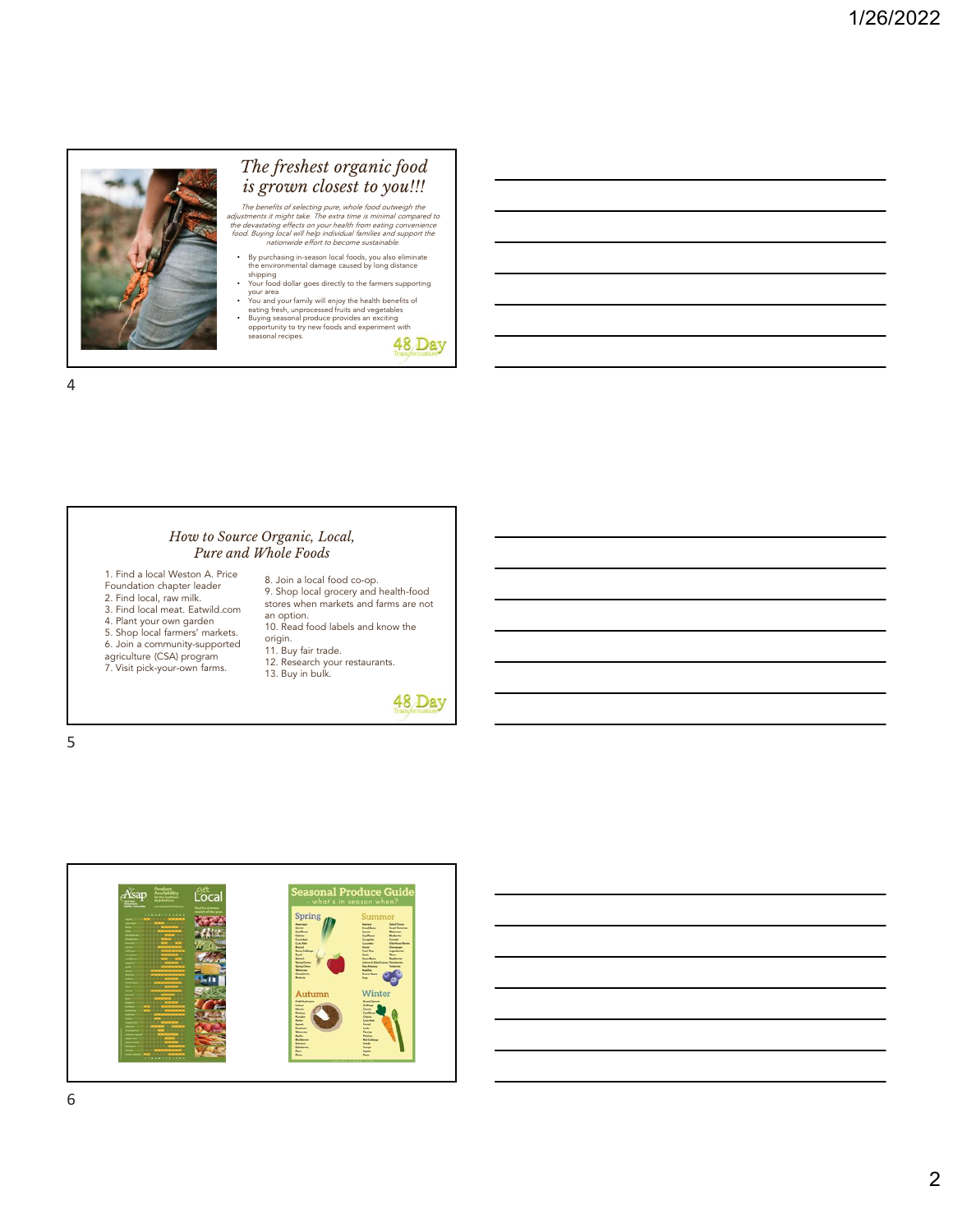





allergens never before seen in humans

48 Day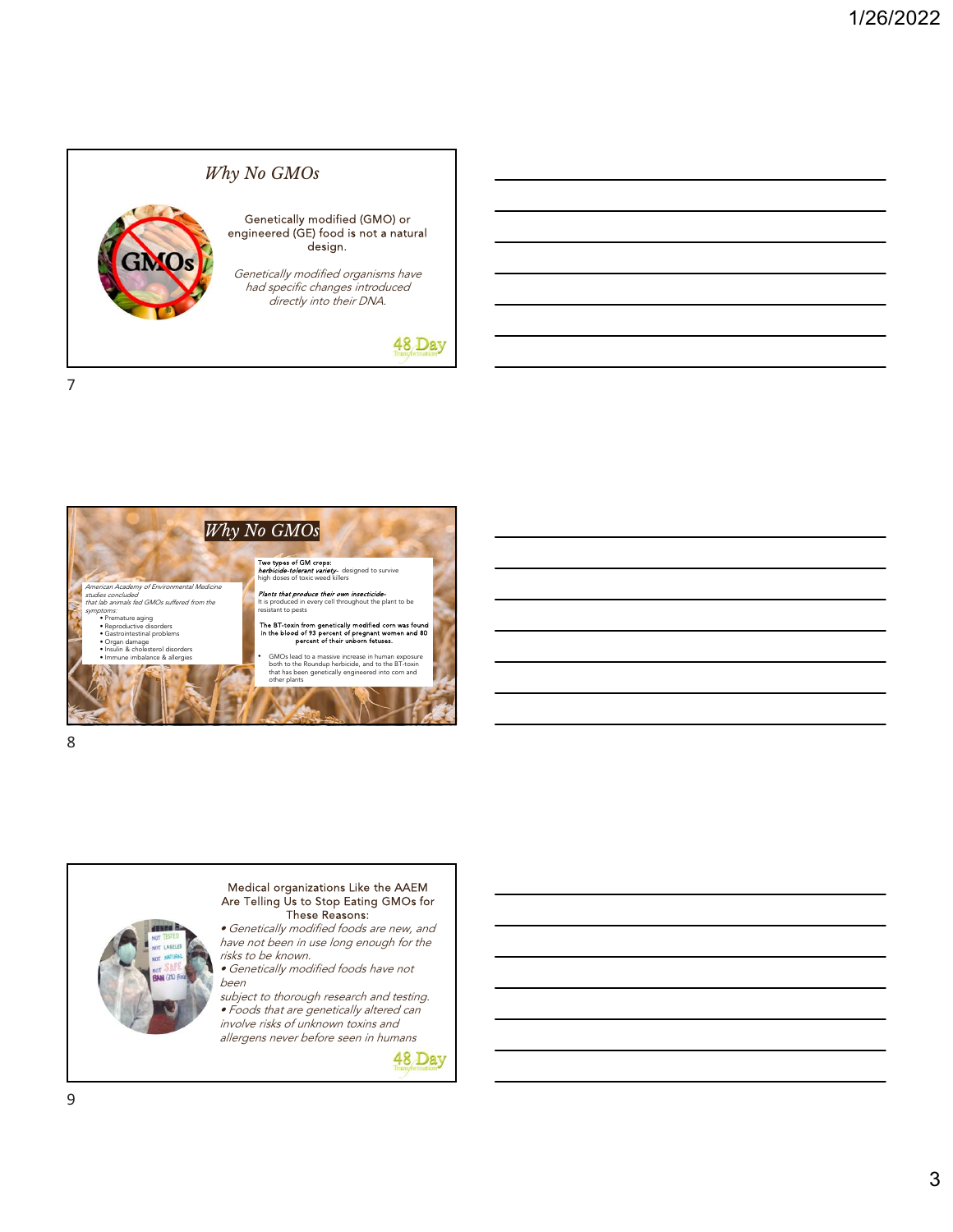





11

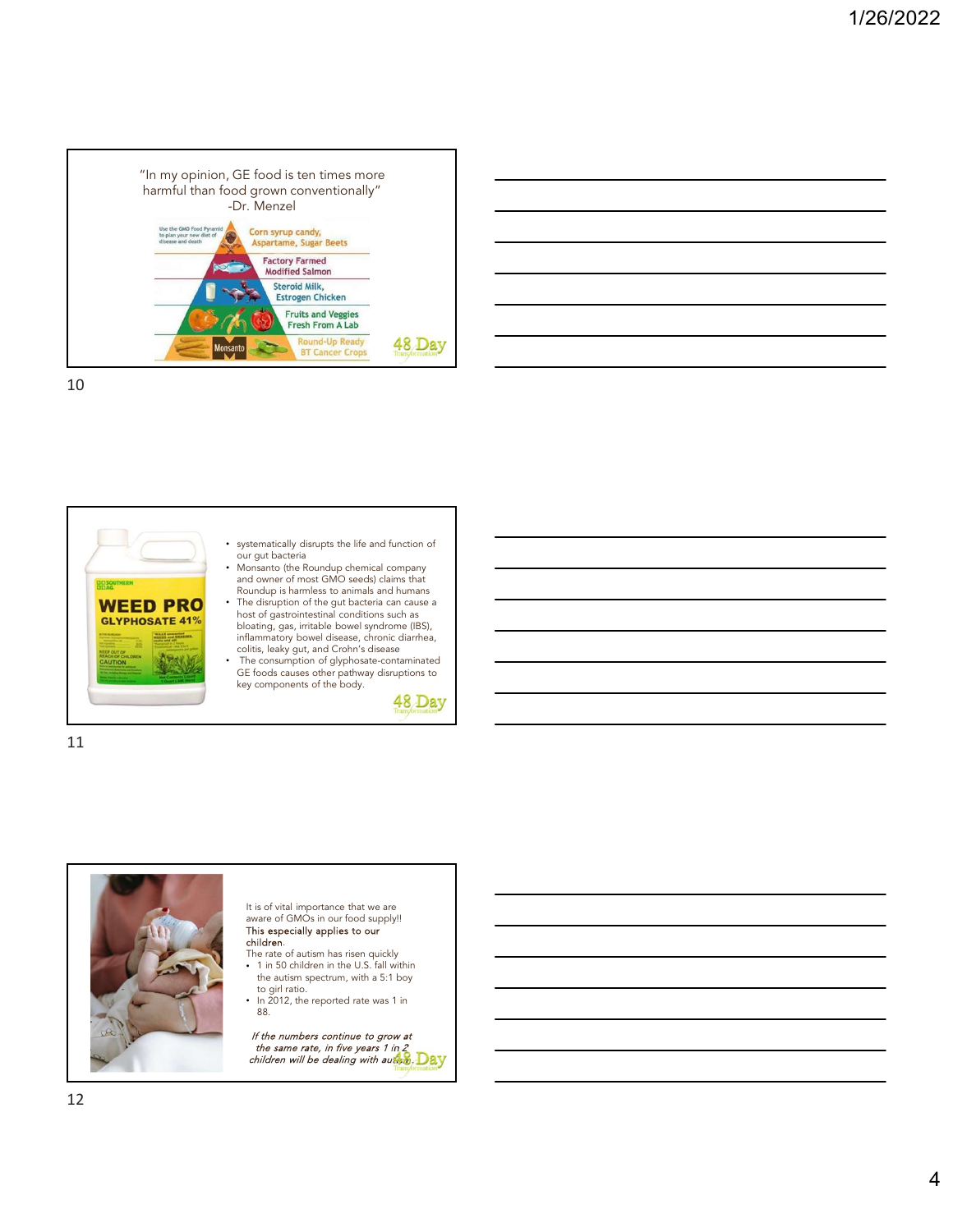

13



14



### Since it is difficult to know which foods have GMOs, consider the following:

• Know the main crops that are GM, and avoid buying foods if you are uncertain as to whether or not they contain genetically modified ingredients. • Any other type of food can contain ingredients that you may not want in your diet. Download the True Food Shoppers Guide to Avoiding GMOs at www.truefoodnow.org.

- Buy foods labeled 100% organic. • Make your own homemade foods from non-GMO ingredients.
- Buy foods labeled non-GMO.
- Follow the recommended foods and supplements in this book. • Buy local, and get to know your growers.
- You can ask them what they grow, or even<br>visit their farm.
- visit their farm.<br>• Growing your own food definitely assures<br>that it is GMO-free, as long as you are certain<br>to purchase non-GMO seeds or plants.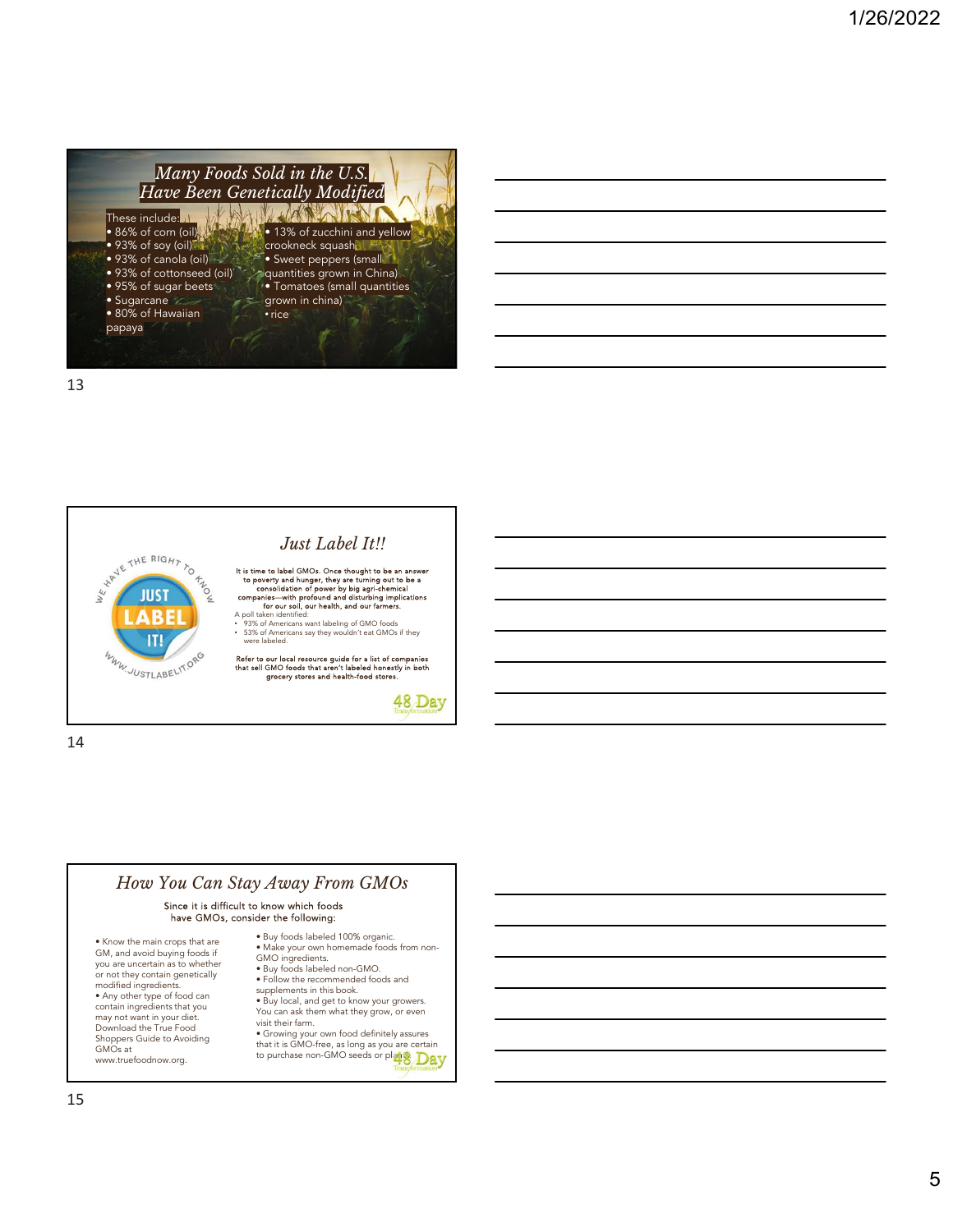#### When Eating Out

• Good questions to ask are: "What oil do you cook with? • Since most processed foods contain<br>• Since most processed foods contain<br>GM derivatives ask what foods the chef

prepares fresh, and choose from those<br>items.

• Avoid processed foods with the oils mentioned above, or with soy and corn derivatives, including soy flour, soy protein, soy lecithin, textured vegetable protein, corn meal, corn syrup, dextrose, maltodextrin, fructose, citric

acid, and lactic acid. • Other potential sources of GM foods at restaurants include salad dressings, bread, mayonnaise, and sugar from GM sugar beets.

• Genetically modified food additives, enzymes,<br>flavorings, and processing agents, including<br>rennet used to make hard cheeses are harder to avoid. It is also difficult to avoid meat, eggs, and dairy products from animals that have eaten GM feed, unless the restaurant uses organic, 100% grass-fed meat, and wild-caught fish. • In restaurants, you will likely have to avoid items with dairy, unless the restaurant uses organic

dairy.<br>• Avoid all tabletop sweeteners but especially<br>aspartame (NutraSweet® or Equal®,

AminoSweet®). • If you plan ahead, you can call or email the restaurant you plan to visit and ask for a list of<br>ingredients.<br>48 Dav ingredients.

16





48 Day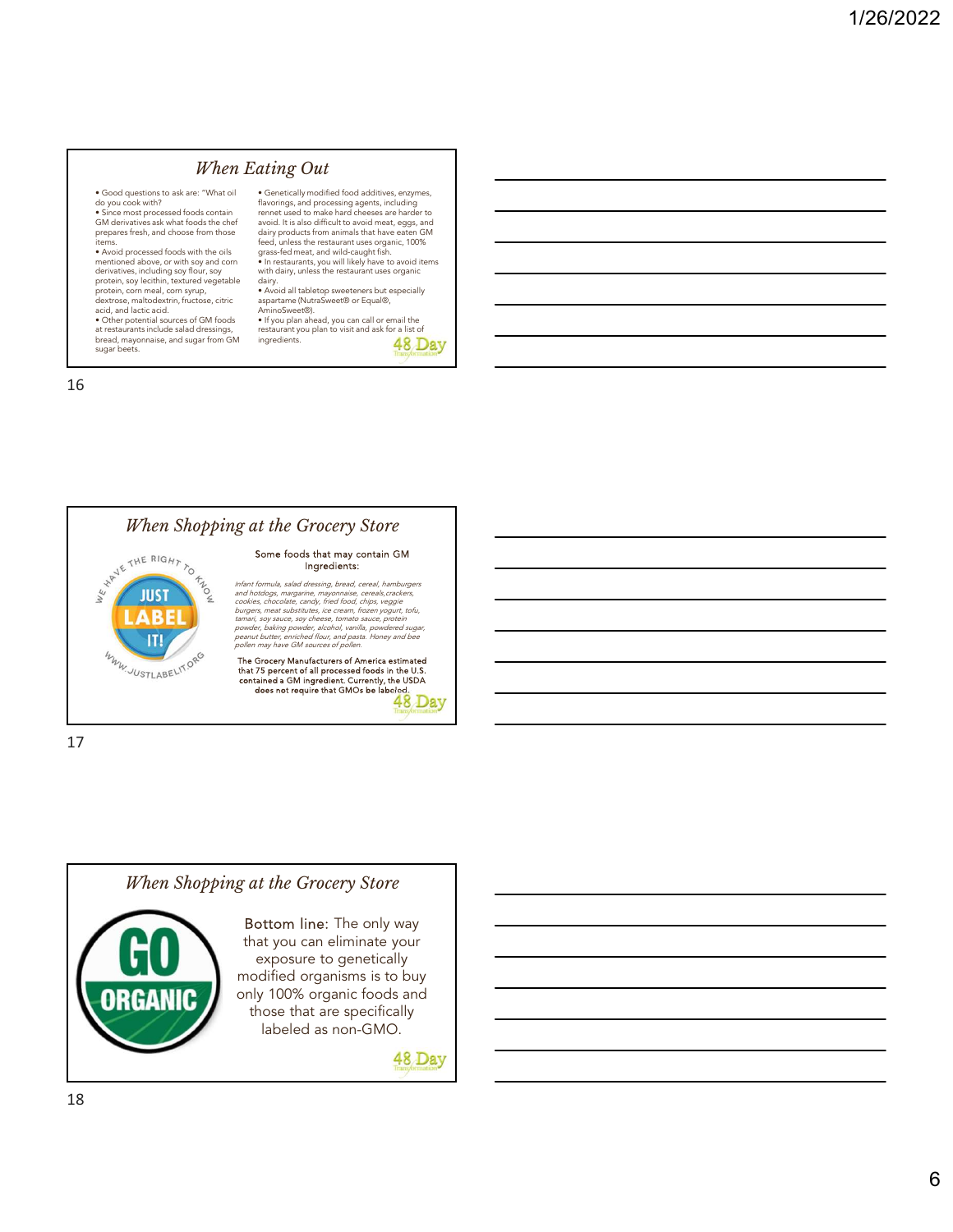







#### Bottom line:

# Here are some reasons why you might buy organic:

• Hormone-free • Antibiotic-free • Pesticide & herbicide free • Non-GMO • Higher nutrient levels • Prenatal benefits • Better for the planet • Higher levels of antioxidants • Support your local economy

Once you start eating organically, you will realize that organic food tastes better!